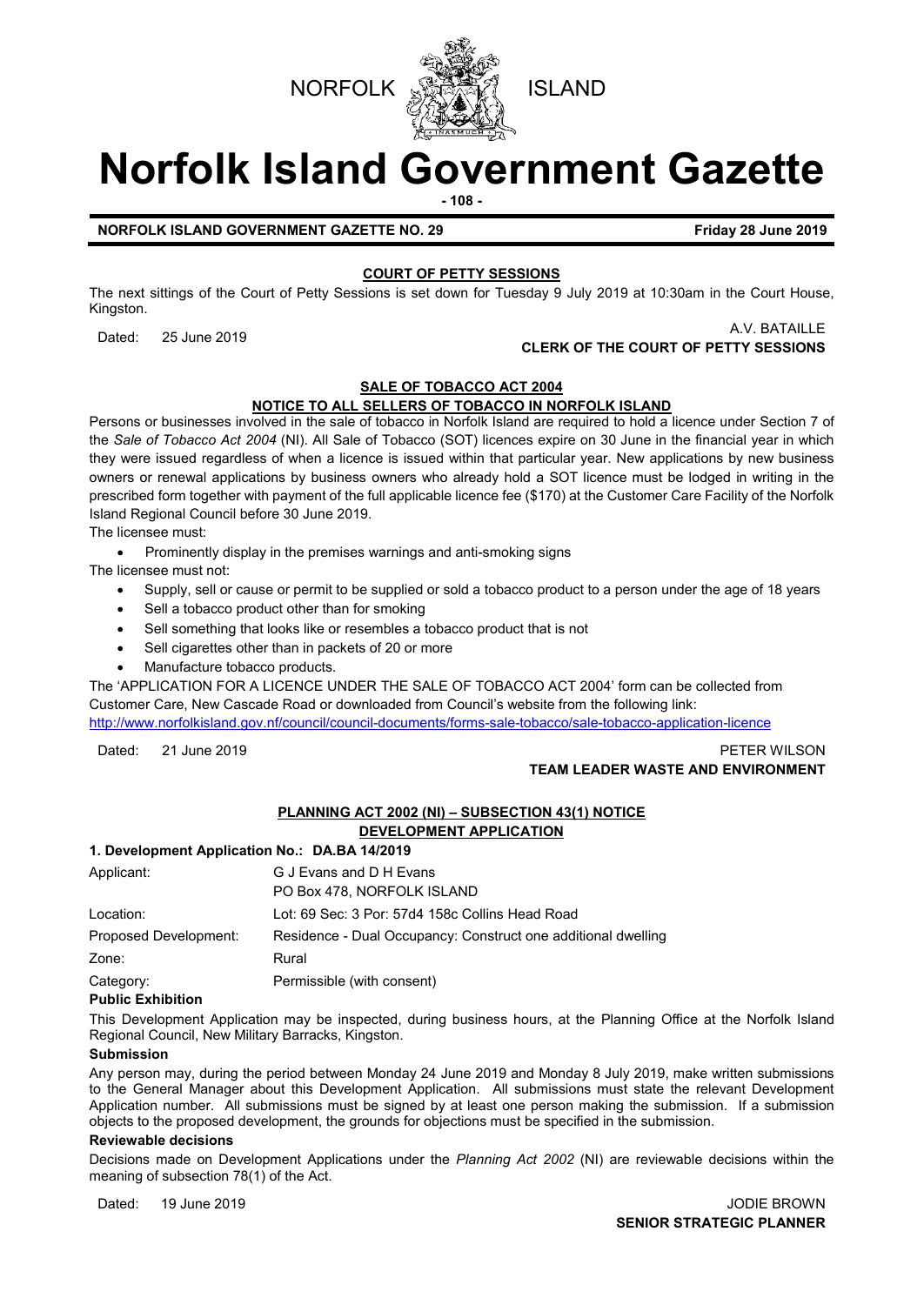#### **NORFOLK ISLAND GOVERNMENT GAZETTE NO. 29 FRIDAY 28 JUNE 2019 Friday 28 June 2019**

#### **PROVISION OF LEGAL SUPPORT TO THE DEPUTY CURATOR DECEASED ESTATES REQUEST FOR QUOTE 12/19**

Council is seeking quotes from suitably qualified persons to provide legal support to the Deputy Curator of Deceased Estates under the *Administration and Probate Act 2006* (NI) for the 2019-2020 financial year. Services include the:

- management of a case load of complex estates and trusts within the context of the appropriate legislation, common law and relevant applicable court procedures rules
- provision of expert and technical legal professional advice to the Deputy Curator and a range of relevant persons including beneficiaries on estates and trusts
- provision of timely prudent advice regarding the involvement (if any) of the Deputy Curator in any court proceedings relevant to any deceased estate relating to Norfolk Island
- assisting of the Deputy Curator to identify real and personal property automatically vested in the Deputy Curator upon the death of any person until probate or letters of administration are granted by a Court to anyone else in respect of such vested property
- undertaking of appropriate prudent recovery, management and disbursement / distribution of trust funds and estate trust assets according to law
- proper preparation and lodging documents and/or causing to be prepared and lodged with any relevant Federal/State/Territory agency as well as with any overseas jurisdictions relevant to the payment by deceased estates of applicable statutory taxes, levies, duties and proven debts
- provision of reports and financial accounts to the Deputy Curator as well as to the relevant beneficiaries and creditors of deceased estates under the administration of the Curator
- consideration, in a timely manner, whether any election should be filed by the Deputy Curator in any deceased estate in relevant or appropriate circumstances according to law
- compliance with all requirements of applicable laws as well as with all directions of the Supreme Court of Norfolk Island (and/or any other competent Court having jurisdiction) in regard to the administration of any deceased estates by the office of the Deputy Curator
- keeping of all appropriate files and records relevant to each deceased estate and as may be necessary
- rendering of lawful invoices and disbursement requests to the Deputy Curator in regard to deceased estate trust accounts and funds as well as regarding estate expenses and disbursements properly lawfully incurred from time to time
- such undertaking of further or other duties as may from time to time be directed or required by the Deputy **Curator**

Applications should address the following criteria:

- Australian Legal practitioner qualifications including but not limited to registration or current entitlement to registration or to practice as a legal practitioner of Norfolk Island under the *Legal Profession Act 1993* (NI).
- Relevant professional experience including as to administration / management of deceased estates and management of trust accounts
- Current legal professional indemnity and other relevant insurance policies
- Availability to provide services for the 12-month period mid July 2019 30 June 2020.
- Quotation for reasonable Hourly rate for the provision of legal professional services
- Disclosure of any current or foreseeable conflicts of interest.

Responses with quotations can be emailed to [regionalcouncil@nirc.gov.nf,](mailto:regionalcouncil@nirc.gov.nf) Attention: Deputy Curator or mailed to Deputy Curator of Deceased Estates, PO Box 95, Norfolk Island 2899.

Applications close at 4:00pm (Norfolk Island time) on Friday 5 July 2019.

Further information can be obtained from the Deputy Curator of Deceased Estates, Leanne Webb on (+6723) 22001 ext. 144.

Dated: 18 June 2019 LEANNE WEBB **DEPUTY CURATOR DECEASED ESTATES**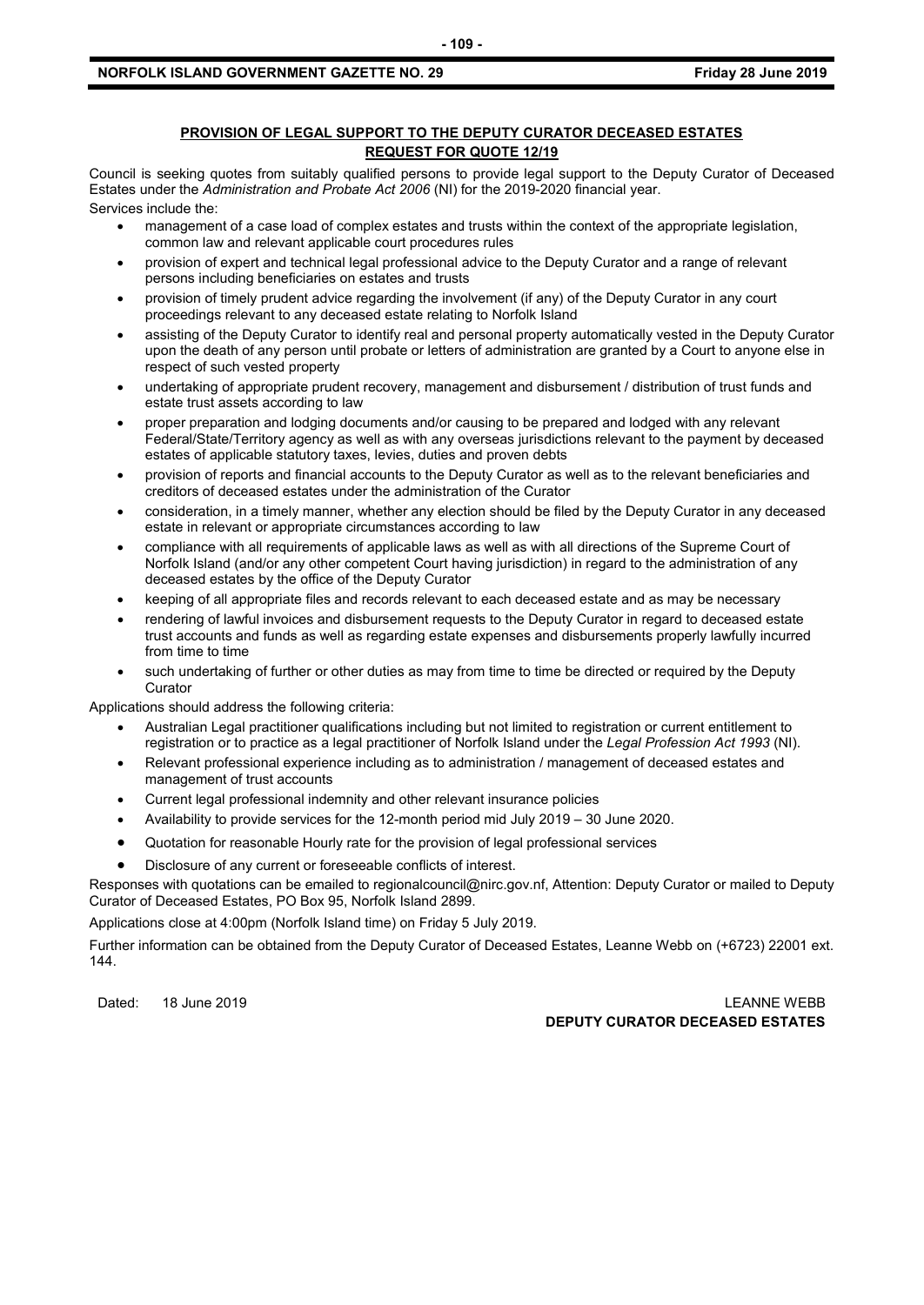#### **ENERGY ECONOMIST CONSULTANT REQUEST FOR QUOTE 13/19**

The Norfolk Island Regional Council is seeking **quotes** from an Energy Economist to determine and document the financial impacts of engineering solutions designed to increase the renewable energy contribution to the Norfolk Island electricity supply.

The project will include an analysis of the following key areas: Solar PV yield of the proposed centralised solar PV system, optimal size of BESS system's capacity, energy configuration, and potential operating modes, operational profile of diesel plant within the new hybrid system, and quantification of expected diesel fuel cost savings, analysis of tariff structure, and the impact of third-party funding possibilities.

Information relating to quote guidelines and scope of work can be found on the Norfolk Island Regional Council website<br>www.norfolkisland.gov.nf/your-council/tenders-and-eoi or either from Council's tendering portal at [www.norfolkisland.gov.nf/your-council/tenders-and-eoi](http://www.norfolkisland.gov.nf/your-council/tenders-and-eoi) or either from Council's tendering portal at [www.tenderlink.com/norfolk/](http://www.tenderlink.com/norfolk/)

All enquiries relating to the quote documentation must be submitted via the online FORUM at www.tenderlink.com/norfolk/ via the quote notice. Requests for confidential documents referred to in the quote documents should be directed to nominated contact person

Please note the following when responding:

| Quotes to be marked:   | Norfolk Island Energy Economist Consultant RFQ 13/19                                                                                                                                                                                                                                                                                                                                                                                                                                                                                                 |
|------------------------|------------------------------------------------------------------------------------------------------------------------------------------------------------------------------------------------------------------------------------------------------------------------------------------------------------------------------------------------------------------------------------------------------------------------------------------------------------------------------------------------------------------------------------------------------|
| Closing date:          | Monday 29 July 2019 at 11:00am AEST                                                                                                                                                                                                                                                                                                                                                                                                                                                                                                                  |
| <b>Submissions:</b>    | Quotes can be placed in:<br>1. the Tenders Box in the Registry Office, Council Offices, Kingston, or<br>2. via the Tenderlink electronic tender box at www.tenderlink.com/norfolk/.<br>Respondents to Tenderlink will receive a Successful Submission Receipt<br>timed and dated upon completion. Should assistance be required please use<br>the online manual on the portal under Support/Online Manuals/Making a<br>Submission or contact Tenderlink Customer Support on 1800-233-533 or if<br>calling from Norfolk Island dial +61-1800-233-533. |
| <b>Contact Person:</b> | Alistair Innes-Walker<br>E: Alistair.innes-walker@nirc.gov.nf<br>$P: (+6723) 54002$                                                                                                                                                                                                                                                                                                                                                                                                                                                                  |
| 21 June 2019<br>Dated: | <b>BRUCE TAYLOR</b><br><b>GROUP MANAGER SERVICES</b>                                                                                                                                                                                                                                                                                                                                                                                                                                                                                                 |

#### **NORFOLK ISLAND AIRPORT MASTER PLAN REQUEST FOR TENDER 11/19**

The Norfolk Island Regional Council seeks to appoint a suitably qualified and experienced consultant who has demonstrated experience in the delivery of quality outcomes in Master Planning and the design of major regional airports with an understanding of the remoteness and uniqueness of Norfolk Island for an Airport Master Plan.

#### **Forms and Lodgement**

REGISTRATION: Documents can be downloaded from Council's tendering portal at [www.tenderlink.com/norfolk](http://www.tenderlink.com/norfolk) Documents are divided into two categories: "Tender Information" and "Returnables".

"Tender Information" refers to the documents and conditions that outline the requirements of the tender and associated contract.

"Returnables" refers to the documents that must be completed as outlined in the Instructions for Tender Submissions below.

**ENQUIRIES:** All enquiries relating to the proposed contract must be submitted in writing on the FORUM at www.tenderlink.com/norfolk/ via the tender notice.

**SUBMISSIONS:** Completed responses must be submitted via the electronic tender box (see option below). Respondents will receive a Successful Submission Receipt timed and dated upon completion. Should assistance be required please use the online manual on the portal under Support/Online Manuals/Making a Submission, or contact Tenderlink Customer Support on 1800-233-533 or if calling from Norfolk Island dial +61-1800-233-533.

Complete tenders (i.e. containing all completed schedules, documents, information and details required) shall be considered ONLY if received as specified below.

(a) Tender must be submitted electronically to the Electronic Tender box at www.tenderlink.com/norfolk before the deadline for the close of tender. The submission MUST BE COMPLETE as described in this Invitation to Tender,

(b) Alternately, a hard copy may be lodged into the Tender Box located at the address shown in the Invitation to Tender document. This hard copy must be enclosed in a sealed envelope or package.

**CLOSING DATE AND TIME:** Tenders close at 10:00 am AEST on 07 August 2019 and submissions must be fully received by this time. The Norfolk Island Regional Council is not bound to accept the lowest priced tender or all or any part of a tender and reserves the right to conduct the Request for Tender process and select the successful respondent(s) as it sees fit. The Norfolk Island Regional Council staff are unable to respond to verbal enquiries in relation to the proposal. Late, verbal or emailed proposals will not be accepted.

Dated: 21 June 2019 BRUCE TAYLOR **MANAGER GROUP SERVICES**